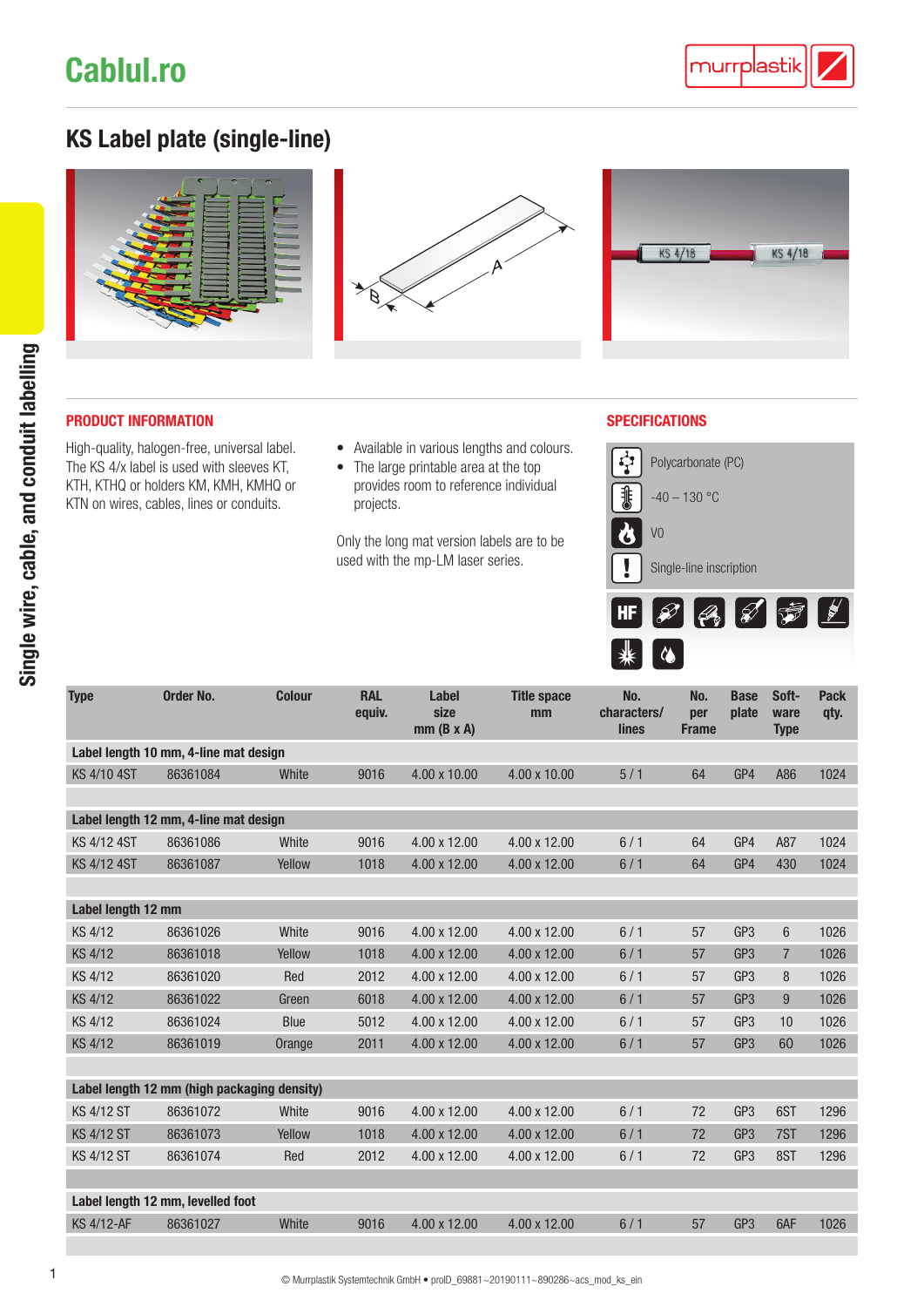## KS Label plate (single-line)

| <b>Type</b>                                 | Order No.                           | <b>Colour</b>  | <b>RAL</b><br>equiv. | <b>Label</b><br>size<br>$mm(B \times A)$ | <b>Title space</b><br>mm | No.<br>characters/<br>lines | No.<br>per<br><b>Frame</b> | <b>Base</b><br>plate | Soft-<br>ware<br><b>Type</b> | <b>Pack</b><br>qty. |
|---------------------------------------------|-------------------------------------|----------------|----------------------|------------------------------------------|--------------------------|-----------------------------|----------------------------|----------------------|------------------------------|---------------------|
| Label length 15 mm, 4-line mat design       |                                     |                |                      |                                          |                          |                             |                            |                      |                              |                     |
| KS 4/15 4ST                                 | 86361088                            | White          | 9016                 | 4.00 x 15.00                             | 4.00 x 15.00             | 8/1                         | 64                         | GP4                  | A88                          | 1024                |
|                                             |                                     |                |                      |                                          |                          |                             |                            |                      |                              |                     |
| Label length 18 mm                          |                                     |                |                      |                                          |                          |                             |                            |                      |                              |                     |
| <b>KS 4/18</b>                              | 86361033                            | Orange         | 2011                 | 4.00 x 18.00                             | 4.00 x 18.00             | 10/1                        | 57                         | GP3                  | 10                           | 1026                |
| <b>KS 4/18</b>                              | 86361035                            | <b>Brown</b>   | 8003                 | 4.00 x 18.00                             | 4.00 x 18.00             | 10/1                        | 57                         | GP3                  | 1B                           | 1026                |
| <b>KS 4/18</b>                              | 86361029                            | Purple         | 4005                 | 4.00 x 18.00                             | 4.00 x 18.00             | 10/1                        | 57                         | GP <sub>3</sub>      | 1L                           | 1026                |
| KS 4/18                                     | 86361031                            | Pink           | 4010                 | 4.00 x 18.00                             | 4.00 x 18.00             | 10/1                        | 57                         | GP <sub>3</sub>      | 1R                           | 1026                |
|                                             |                                     |                |                      |                                          |                          |                             |                            |                      |                              |                     |
| Label length 18 mm (high packaging density) |                                     |                |                      |                                          |                          |                             |                            |                      |                              |                     |
| <b>KS 4/18 ST</b>                           | 86361080                            | White          | 9016                 | 4.00 x 18.00                             | 4.00 x 18.00             | 10/1                        | 72                         | GP3                  | 1ST                          | 1296                |
| <b>KS 4/18 ST</b>                           | 86361081                            | Yellow         | 1018                 | 4.00 x 18.00                             | 4.00 x 18.00             | 10/1                        | 72                         | GP <sub>3</sub>      | 2ST                          | 1296                |
| <b>KS 4/18 ST</b>                           | 86361082                            | Red            | 2012                 | 4.00 x 18.00                             | 4.00 x 18.00             | 10/1                        | 72                         | GP <sub>3</sub>      | 3ST                          | 1296                |
|                                             | Label length 18 mm, levelled foot   |                |                      |                                          |                          |                             |                            |                      |                              |                     |
| <b>KS 4/18-AF</b>                           | 86361037                            | White          | 9016                 | 4.00 x 18.00                             | 4.00 x 18.00             | 10/1                        | 57                         | GP <sub>3</sub>      | 5AF                          | 1026                |
|                                             |                                     |                |                      |                                          |                          |                             |                            |                      |                              |                     |
| Label length 23 mm                          |                                     |                |                      |                                          |                          |                             |                            |                      |                              |                     |
| <b>KS 4/23</b>                              | 86361064                            | White          | 9016                 | 4.00 x 23.00                             | 4.00 x 23.00             | 12/1                        | 34                         | GP3                  | 11A                          | 1020                |
| KS 4/23                                     | 86361066                            | Yellow         | 1018                 | 4.00 x 23.00                             | 4.00 x 23.00             | 12/1                        | 34                         | GP <sub>3</sub>      | 11B                          | 1020                |
| <b>KS 4/23</b>                              | 86361068                            | Red            | 2012                 | 4.00 x 23.00                             | 4.00 x 23.00             | 12/1                        | 34                         | GP <sub>3</sub>      | <b>11C</b>                   | 1020                |
|                                             |                                     |                |                      |                                          |                          |                             |                            |                      |                              |                     |
| Label length 30 mm                          |                                     |                |                      |                                          |                          |                             |                            |                      |                              |                     |
| KS 4/30                                     | 86361042                            | White          | 9016                 | 4.00 x 30.00                             | 4.00 x 30.00             | 16/1                        | 34                         | GP <sub>3</sub>      | 15                           | 1020                |
| KS 4/30                                     | 86361246                            | Yellow         | 1018                 | 4.00 x 30.00                             | 4.00 x 30.00             | 16/1                        | 34                         | GP <sub>3</sub>      | 17                           | 1020                |
| KS 4/30                                     | 86361240                            | Red            | 2012                 | 4.00 x 30.00                             | 4.00 x 30.00             | 16/1                        | 34                         | GP <sub>3</sub>      | 16                           | 1020                |
| KS 4/30                                     | 86361244                            | Green          | 6018                 | 4.00 x 30.00                             | 4.00 x 30.00             | 16/1                        | 34                         | GP <sub>3</sub>      | 19                           | 1020                |
| KS 4/30                                     | 86361242                            | Blue           | 5012                 | 4.00 x 30.00                             | 4.00 x 30.00             | 16/1                        | 34                         | GP3                  | 18                           | 1020                |
| KS 4/30 PE                                  | 86361043                            | Green / Yellow |                      | 4.00 x 30.00                             | 4.00 x 30.00             | 16/1                        | 34                         | GP3                  | 15P                          | 1020                |
|                                             |                                     |                |                      |                                          |                          |                             |                            |                      |                              |                     |
|                                             | Label length 12 mm, long mat design |                |                      |                                          |                          |                             |                            |                      |                              |                     |
| KS 4/12 L                                   | 86362026                            | White          | 9016                 | 4.00 x 12.00                             | 4.00 x 12.00             | 6/1                         | 57                         | GP3                  | 477                          | 1026                |
| KS 4/12 L                                   | 86362018                            | Yellow         | 1018                 | 4.00 x 12.00                             | 4.00 x 12.00             | 6/1                         | 57                         | GP <sub>3</sub>      | 478                          | 1026                |
| KS 4/12 L                                   | 86362020                            | Red            | 2012                 | 4.00 x 12.00                             | 4.00 x 12.00             | 6/1                         | 57                         | GP <sub>3</sub>      | 479                          | 1026                |
| KS 4/12 L                                   | 86362022                            | Green          | 6018                 | 4.00 x 12.00                             | 4.00 x 12.00             | 6/1                         | 57                         | GP <sub>3</sub>      | 480                          | 1026                |
| KS 4/12 L                                   | 86362024                            | Blue           | 5012                 | 4.00 x 12.00                             | 4.00 x 12.00             | 6/1                         | 57                         | GP <sub>3</sub>      | 481                          | 1026                |
|                                             |                                     |                |                      |                                          |                          |                             |                            |                      |                              |                     |
|                                             | Label length 18 mm, long mat design |                |                      |                                          |                          |                             |                            |                      |                              |                     |
| KS 4/18 L                                   | 86362036                            | White          | 9016                 | 4.00 x 18.00                             | 4.00 x 18.00             | 10/1                        | 57                         | GP3                  | 472                          | 1026                |
| KS 4/18 L                                   | 86362028                            | Yellow         | 1018                 | 4.00 x 18.00                             | 4.00 x 18.00             | 10/1                        | 57                         | GP3                  | 473                          | 1026                |
| KS 4/18 L                                   | 86362030                            | Red            | 2012                 | 4.00 x 18.00                             | 4.00 x 18.00             | 10/1                        | 57                         | GP <sub>3</sub>      | 474                          | 1026                |
| KS 4/18 L                                   | 86362032                            | Green          | 6018                 | 4.00 x 18.00                             | 4.00 x 18.00             | 10/1                        | 57                         | GP <sub>3</sub>      | 475                          | 1026                |
| KS 4/18 L                                   | 86362034                            | Blue           | 5012                 | 4.00 x 18.00                             | 4.00 x 18.00             | 10/1                        | 57                         | GP <sub>3</sub>      | 476                          | 1026                |
|                                             | 86362038                            | Grey           | 7038                 | 4.00 x 18.00                             | 4.00 x 18.00             | 10/1                        | 57                         | GP <sub>3</sub>      | 562                          | 1026                |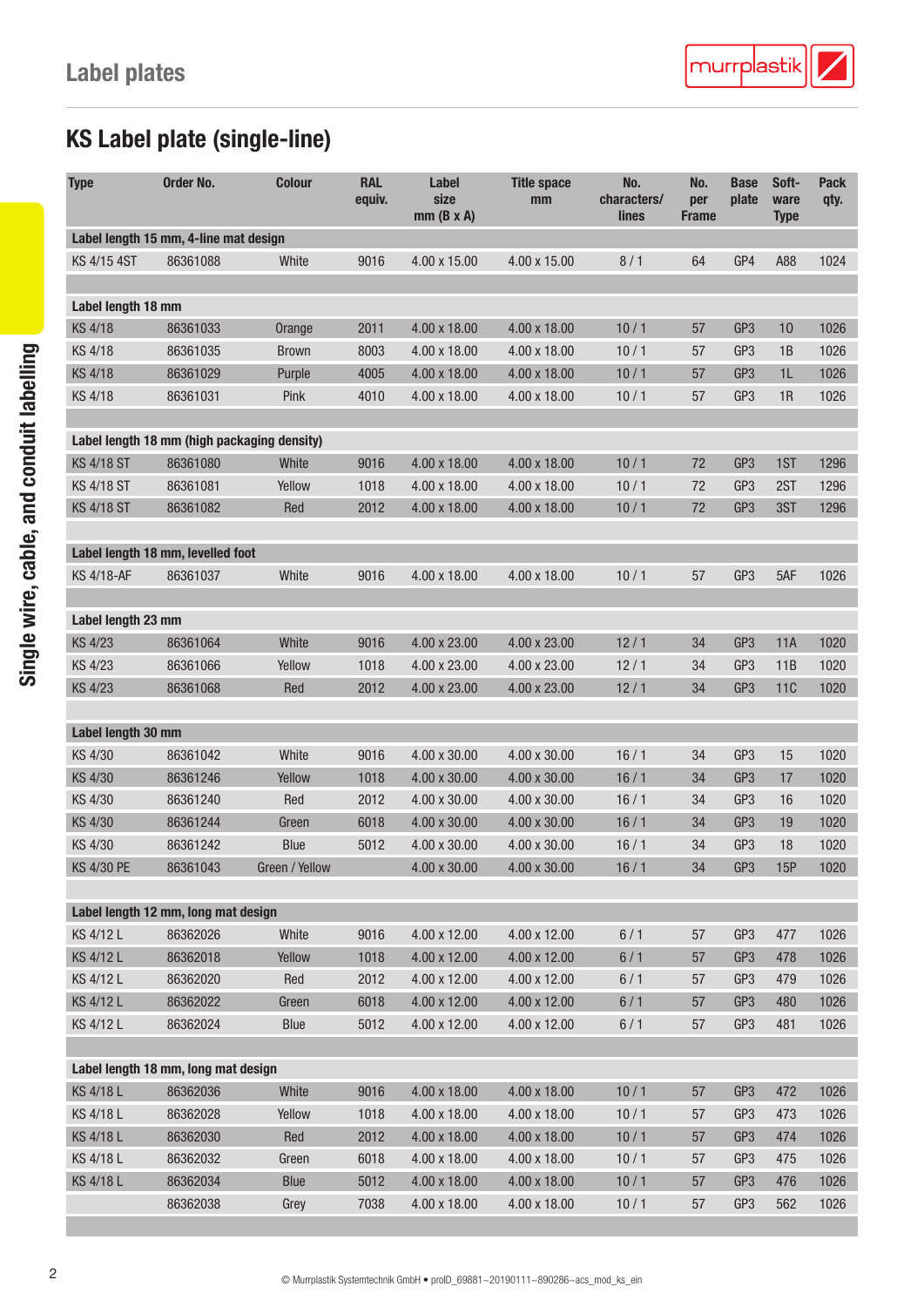### KS Label plate (single-line)

| <b>Type</b>                         | Order No.                           | <b>Colour</b> | <b>RAL</b><br>equiv. | Label<br>size<br>$mm$ (B x A) | <b>Title space</b><br>mm | No.<br>characters/<br>lines | No.<br>per<br><b>Frame</b> | <b>Base</b><br>plate | Soft-<br>ware<br><b>Type</b> | <b>Pack</b><br>qty. |
|-------------------------------------|-------------------------------------|---------------|----------------------|-------------------------------|--------------------------|-----------------------------|----------------------------|----------------------|------------------------------|---------------------|
|                                     | Label length 23 mm, long mat design |               |                      |                               |                          |                             |                            |                      |                              |                     |
| KS 4/23 L                           | 86362064                            | White         | 9016                 | $4.00 \times 23.00$           | 4.00 x 23.00             | 12/1                        | 34                         | GP <sub>3</sub>      | 459                          | 1020                |
| KS 4/23 L                           | 86362066                            | Yellow        | 1018                 | 4.00 x 23.00                  | $4.00 \times 23.00$      | 12/1                        | 34                         | GP <sub>3</sub>      | 460                          | 1020                |
| KS 4/23 L                           | 86362068                            | Red           | 2012                 | 4.00 x 23.00                  | $4.00 \times 23.00$      | 12/1                        | 34                         | GP <sub>3</sub>      | 461                          | 1020                |
|                                     |                                     |               |                      |                               |                          |                             |                            |                      |                              |                     |
| Label length 30 mm, long mat design |                                     |               |                      |                               |                          |                             |                            |                      |                              |                     |
| KS 4/30 L                           | 86362042                            | White         | 9016                 | 4.00 x 30.00                  | 4.00 x 30.00             | 16/1                        | 34                         | GP <sub>3</sub>      | 462                          | 1020                |
| KS 4/30 L                           | 86362046                            | Yellow        | 1018                 | $4.00 \times 30.00$           | $4.00 \times 30.00$      | 16/1                        | 34                         | GP <sub>3</sub>      | 463                          | 1020                |
| KS 4/30 L                           | 86362040                            | Red           | 2012                 | $4.00 \times 30.00$           | $4.00 \times 30.00$      | 16/1                        | 34                         | GP <sub>3</sub>      | 464                          | 1020                |
| KS 4/30 L                           | 86362044                            | Green         | 6018                 | 4.00 x 30.00                  | 4.00 x 30.00             | 16/1                        | 34                         | GP <sub>3</sub>      | 465                          | 1020                |
| KS 4/30 L                           | 86362045                            | Blue          | 5012                 | $4.00 \times 30.00$           | $4.00 \times 30.00$      | 16/1                        | 34                         | GP <sub>3</sub>      | 466                          | 1020                |

### MATERIAL PROPERTIES

 $\left[\frac{1}{2}\right]$ Polycarbonate (PC)

#### THERMAL PROPERTIES



Temperature / temperature range  $-40 - 130 °C$ 

#### FIRE BEHAVIOUR



Fire classification V0

#### TECHNICAL INFORMATION

Halogen-free **HF** DIN/VDE 0472, Part 815

#### GENERAL TECHNICAL DATA



Single-line inscription

### INSTALLATION METHOD



Sleeve system



Cable tie system with sleeves



Clamping system

Self-locking system